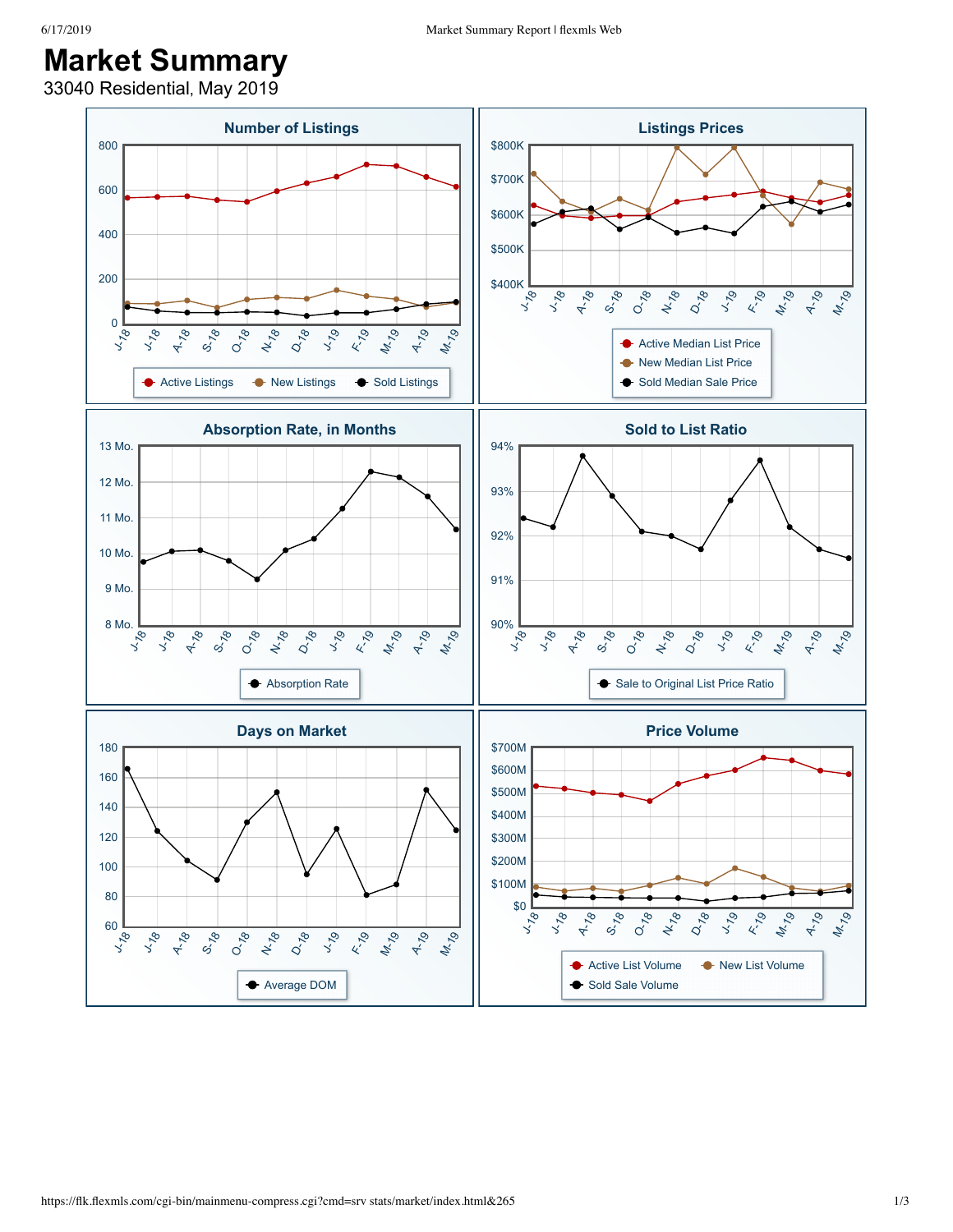| <b>Summary Statistics</b> |           |           |         |                 |                 |           |
|---------------------------|-----------|-----------|---------|-----------------|-----------------|-----------|
|                           | $M$ ay-19 | Mav-18    | $%$ Chg | <b>2019 YTD</b> | <b>2018 YTD</b> | % Chg $ $ |
| Absorption Rate           | 10.68     | 10.03     | 6.48    | 11.6            | 10.26           | 13.06     |
| Average List Price        | \$950.495 | \$949.954 | 0.06    | \$941.568       | \$906.802       | 3.83      |
| l Median List Price       | \$658,000 | \$639,000 | 2.97    | \$659,000       | \$649,000       | 1.54 l    |
| Average Sale Price        | \$722.038 | \$777.574 | $-7.14$ | \$775.275       | \$751.703       | 3.14      |
| Median Sale Price         | \$631,000 | \$590,000 | 6.95    | \$625,000       | \$600.750       | 4.04      |
| Average DOM               | 124       | 142       | -12.68  | 118             | 162             | $-27.16$  |
| Median DOM                | 72        | 79        | $-8.86$ | 67              | 67              | 0.00      |

| <b>This Month</b><br><b>Year to Date</b><br><b>This Month</b><br><b>Year to Date</b><br>2018<br>2019<br>2018<br>% Chg<br>2019<br>% Chg<br>2019<br>2018<br>2019<br>2018<br>% Chg<br>% Chg<br>0-99,999<br>9<br>$-55.6$<br>18<br>22<br>$-18.2$<br>0-99,999<br>3<br>8<br>$-62.5$<br>21<br>$-14.3$<br>4<br>18<br>3<br>33.3<br>$\overline{c}$<br>100,000-149,999<br>0<br>N/A<br>4<br>100,000-149,999<br>$\mathbf 0$<br>N/A<br>50.0<br>1<br>$\mathbf{1}$<br>3<br>150,000-199,999<br>$\overline{2}$<br>9<br>150,000-199,999<br>0.0<br>0.0<br>0<br>$-100.0$<br>10<br>11.1<br>0<br>0<br>6<br>6<br>3<br>$\overline{\mathbf{c}}$<br>8<br>$\overline{2}$<br>$\overline{2}$<br>8<br>12.5<br>200,000-249,999<br>50.0<br>7<br>$-12.5$<br>200,000-249,999<br>0.0<br>9<br>$\overline{2}$<br>$\mathbf{1}$<br>$\overline{0}$<br>9<br>$-25.0$<br>250,000-299,999<br>$-100.0$<br>10<br>11.1<br>250,000-299,999<br>$\Omega$<br>$-100.0$<br>9<br>12<br>0<br>$\overline{2}$<br>$\overline{7}$<br>$-30.0$<br>300,000-349,999<br>0<br>$\overline{4}$<br>$-100.0$<br>3<br>11<br>$-72.7$<br>300,000-349,999<br>$-100.0$<br>10<br>$\overline{7}$<br>$\overline{4}$<br>25<br>$-16.0$<br>350,000-399,999<br>2<br>$-80.0$<br>33<br>$-39.4$<br>350,000-399,999<br>75.0<br>21<br>10<br>20<br>9<br>5<br>38.9<br>400,000-449,999<br>57.1<br>400,000-449,999<br>80.0<br>25<br>18<br>5<br>$\mathbf{1}$<br>400.0<br>22<br>14<br>8<br>5<br>23<br>450,000-499,999<br>6<br>33.3<br>23<br>30<br>$-23.3$<br>450,000-499,999<br>$-20.0$<br>29<br>$-20.7$<br>4<br>6<br>$\overline{2}$<br>3<br>500,000-549,999<br>200.0<br>21<br>20<br>5.0<br>500,000-549,999<br>$\overline{2}$<br>$-33.3$<br>13<br>15<br>$-13.3$<br>550,000-599,999<br>6<br>$\overline{2}$<br>200.0<br>12<br>50.0<br>550,000-599,999<br>5<br>6<br>$-16.7$<br>26<br>21<br>23.8<br>18<br>2<br>93.3<br>$\overline{2}$<br>8<br>15<br>3<br>50.0<br>22<br>57.1<br>300.0<br>29<br>600,000-649,999<br>14<br>600,000-649,999<br>$\overline{2}$<br>8<br>5<br>650,000-699,999<br>100.0<br>55.0<br>650,000-699,999<br>60.0<br>25<br>17<br>47.1<br>31<br>20<br>4<br>6<br>$\mathbf 0$<br>700,000-749,999<br>500.0<br>15<br>6.7<br>700,000-749,999<br>N/A<br>4<br>250.0<br>1<br>16<br>14<br>1<br>$\overline{2}$<br>3<br>750,000-799,999<br>3<br>$-33.3$<br>8<br>12<br>$-33.3$<br>750,000-799,999<br>66.7<br>19<br>$-26.3$<br>5<br>14<br>800,000-849,999<br>3<br>3<br>10<br>$-20.0$<br>800,000-849,999<br>$\mathbf{1}$<br>0.0<br>$\overline{7}$<br>8<br>$-12.5$<br>0.0<br>8<br>1<br>$\overline{c}$<br>4<br>3<br>15.4<br>$-50.0$<br>$-5.9$<br>850,000-899,999<br>33.3<br>15<br>13<br>850,000-899,999<br>16<br>17<br>1<br>900,000-949,999<br>40.0<br>900,000-949,999<br>$\overline{2}$<br>$-100.0$<br>42.9<br>5<br>4<br>25.0<br>14<br>10<br>0<br>10<br>$\overline{7}$<br>5<br>$\overline{2}$<br>3<br>950,000-999,999<br>N/A<br>9<br>7<br>28.6<br>950,000-999,999<br>$-33.3$<br>14<br>14.3<br>$\Omega$<br>16<br>$\overline{7}$<br>$\mathbf{1}$<br>5<br>$-40.0$<br>1,000,000-1,099,999<br>0<br>0<br>5<br>$-28.6$<br>1,000,000-1,099,999<br>1<br>0.0<br>3<br>0.0<br>10<br>$-30.0$<br>$\Omega$<br>3<br>$-100.0$<br>13<br>$-46.2$<br>1,100,000-1,199,999<br>1<br>1<br>0.0<br>7<br>1,100,000-1,199,999<br>7<br>$\overline{2}$<br>3<br>$\overline{2}$<br>9<br>$-10.0$<br>1,200,000-1,299,999<br>$-66.7$<br>12<br>$-66.7$<br>1,200,000-1,299,999<br>0.0<br>10<br>$\mathbf{1}$<br>4<br>1,300,000-1,399,999<br>100.0<br>1<br>$\mathbf{1}$<br>0.0<br>6<br>6<br>0.0<br>2<br>$\mathbf{1}$<br>$\overline{7}$<br>4<br>75.0<br>$\overline{c}$<br>1,400,000-1,499,999<br>0<br>$\mathbf{0}$<br>0.0<br>0<br>$-100.0$<br>1,400,000-1,499,999<br>$\Omega$<br>0<br>0.0<br>4<br>$-100.0$<br>0<br>3<br>4<br>$\mathbf{1}$<br>$\mathbf{1}$<br>3<br>0.0<br>6<br>$-33.3$<br>1,500,000-1,599,999<br>$-66.7$<br>$-25.0$<br>1,500,000-1,599,999<br>$\mathbf{1}$<br>4<br>0<br>N/A<br>2<br>3<br>$-33.3$<br>$\mathbf{1}$<br>$-100.0$<br>2<br>5<br>$-60.0$<br>1,600,000-1,699,999<br>1<br>1,600,000-1,699,999<br>0<br>5<br>$\overline{2}$<br>7<br>3<br>4<br>$-20.0$<br>$-100.0$<br>3<br>$-57.1$<br>1,700,000-1,799,999<br>0<br>N/A<br>1,700,000-1,799,999<br>0<br>$\overline{2}$<br>5<br>$-40.0$<br>1,800,000-1,899,999<br>0<br>3<br>$-100.0$<br>0<br>N/A<br>3<br>0<br>0.0<br>0<br>$\overline{2}$<br>3<br>$\overline{2}$<br>0<br>$-100.0$<br>4<br>33.3<br>1,900,000-1,999,999<br>$\Omega$<br>$-100.0$<br>$\overline{7}$<br>4<br>75.0<br>3<br>5<br>$\mathbf{1}$<br>6<br>20.0<br>6<br>$-33.3$<br>1<br>$-66.7$<br>2,000,000-2,249,999<br>0<br>$-100.0$<br>4<br>0<br>4<br>0.0<br>$\mathbf{1}$<br>$-100.0$<br>6<br>$-50.0$<br>1<br>N/A<br>4<br>2,250,000-2,499,999<br>0<br>3<br>0<br>0<br>N/A<br>2,500,000-2,749,999<br>$\mathbf 0$<br>0.0<br>0<br>N/A<br>0<br>0.0<br>1<br>0<br>3<br>$\mathbf{1}$<br>$-100.0$<br>2,750,000-2,999,999<br>$-100.0$<br>$-100.0$<br>0<br>$\mathbf{1}$<br>$-100.0$<br>0<br>0<br>$\mathbf{1}$<br>1<br>0<br>$\overline{2}$<br>0<br>1<br>$-50.0$<br>3,000,000-3,249,999<br>$\mathbf 0$<br>0.0<br>0<br>0.0<br>$\Omega$<br>0.0<br>0<br>0<br>0<br>0<br>$\mathbf{0}$<br>2<br>N/A<br>$\mathbf 0$<br>0.0<br>2<br>$\mathbf{1}$<br>0.0<br>3,250,000-3,499,999<br>0<br>100.0<br>3,500,000-3,749,999<br>0<br>$\mathbf{0}$<br>1<br>0<br>N/A<br>$\Omega$<br>0.0<br>2<br>1<br>100.0<br>0.0<br>3,500,000-3,749,999<br>0<br>0<br>0<br>0<br>0.0<br>3,750,000-3,999,999<br>$\mathbf 0$<br>0<br>0.0<br>0<br>0<br>0.0<br>0<br>0.0<br>0<br>0<br>0<br>0<br>0.0<br>4,000,000-4,249,999<br>$\Omega$<br>0.0<br>0<br>0.0<br>0.0<br>0<br>0<br>0<br>4,250,000-4,499,999<br>0<br>$\mathbf{0}$<br>N/A<br>4,250,000-4,499,999<br>$\mathbf 0$<br>0.0<br>0<br>0.0<br>0.0<br>1<br>0<br>0<br>$\mathbf 0$<br>0<br>0<br>0.0<br>$\mathbf 0$<br>0<br>N/A<br>0.0<br>0<br>4,500,000-4,749,999<br>0<br>0.0<br>1<br>0<br>0<br>0.0<br>4,750,000-4,999,999<br>0<br>0.0<br>0<br>0.0<br>0<br>0<br>0<br>0.0<br>0<br>2<br>$\overline{c}$<br>5,000,000+<br>0<br>2<br>0.0<br>5,000,000+<br>$\mathbf{1}$<br>2<br>0.0<br>1<br>$-100.0$<br>0<br>$-100.0$<br>98<br>38.0<br>349<br>334<br>4.5<br><b>Totals</b><br>73<br>$-37.0$<br>336<br>355<br>71<br>46 | <b>Sold Listings</b> |  |  |  |  |  |  | <b>Pending Listings</b> |  |  |  |  |  |        |
|-----------------------------------------------------------------------------------------------------------------------------------------------------------------------------------------------------------------------------------------------------------------------------------------------------------------------------------------------------------------------------------------------------------------------------------------------------------------------------------------------------------------------------------------------------------------------------------------------------------------------------------------------------------------------------------------------------------------------------------------------------------------------------------------------------------------------------------------------------------------------------------------------------------------------------------------------------------------------------------------------------------------------------------------------------------------------------------------------------------------------------------------------------------------------------------------------------------------------------------------------------------------------------------------------------------------------------------------------------------------------------------------------------------------------------------------------------------------------------------------------------------------------------------------------------------------------------------------------------------------------------------------------------------------------------------------------------------------------------------------------------------------------------------------------------------------------------------------------------------------------------------------------------------------------------------------------------------------------------------------------------------------------------------------------------------------------------------------------------------------------------------------------------------------------------------------------------------------------------------------------------------------------------------------------------------------------------------------------------------------------------------------------------------------------------------------------------------------------------------------------------------------------------------------------------------------------------------------------------------------------------------------------------------------------------------------------------------------------------------------------------------------------------------------------------------------------------------------------------------------------------------------------------------------------------------------------------------------------------------------------------------------------------------------------------------------------------------------------------------------------------------------------------------------------------------------------------------------------------------------------------------------------------------------------------------------------------------------------------------------------------------------------------------------------------------------------------------------------------------------------------------------------------------------------------------------------------------------------------------------------------------------------------------------------------------------------------------------------------------------------------------------------------------------------------------------------------------------------------------------------------------------------------------------------------------------------------------------------------------------------------------------------------------------------------------------------------------------------------------------------------------------------------------------------------------------------------------------------------------------------------------------------------------------------------------------------------------------------------------------------------------------------------------------------------------------------------------------------------------------------------------------------------------------------------------------------------------------------------------------------------------------------------------------------------------------------------------------------------------------------------------------------------------------------------------------------------------------------------------------------------------------------------------------------------------------------------------------------------------------------------------------------------------------------------------------------------------------------------------------------------------------------------------------------------------------------------------------------------------------------------------------------------------------------------------------------------------------------------------------------------------------------------------------------------------------------------------------------------------------------------------------------------------------------------------------------------------------------------------------------------------------------------------------------------------------------------------------------------------------------------------------------------------------------------------------------------------------------------------------------------------------------------------------------------------------------------------------------------------------------------------------------------------------------------------------------------------|----------------------|--|--|--|--|--|--|-------------------------|--|--|--|--|--|--------|
|                                                                                                                                                                                                                                                                                                                                                                                                                                                                                                                                                                                                                                                                                                                                                                                                                                                                                                                                                                                                                                                                                                                                                                                                                                                                                                                                                                                                                                                                                                                                                                                                                                                                                                                                                                                                                                                                                                                                                                                                                                                                                                                                                                                                                                                                                                                                                                                                                                                                                                                                                                                                                                                                                                                                                                                                                                                                                                                                                                                                                                                                                                                                                                                                                                                                                                                                                                                                                                                                                                                                                                                                                                                                                                                                                                                                                                                                                                                                                                                                                                                                                                                                                                                                                                                                                                                                                                                                                                                                                                                                                                                                                                                                                                                                                                                                                                                                                                                                                                                                                                                                                                                                                                                                                                                                                                                                                                                                                                                                                                                                                                                                                                                                                                                                                                                                                                                                                                                                                                                                                                                                                   |                      |  |  |  |  |  |  |                         |  |  |  |  |  |        |
|                                                                                                                                                                                                                                                                                                                                                                                                                                                                                                                                                                                                                                                                                                                                                                                                                                                                                                                                                                                                                                                                                                                                                                                                                                                                                                                                                                                                                                                                                                                                                                                                                                                                                                                                                                                                                                                                                                                                                                                                                                                                                                                                                                                                                                                                                                                                                                                                                                                                                                                                                                                                                                                                                                                                                                                                                                                                                                                                                                                                                                                                                                                                                                                                                                                                                                                                                                                                                                                                                                                                                                                                                                                                                                                                                                                                                                                                                                                                                                                                                                                                                                                                                                                                                                                                                                                                                                                                                                                                                                                                                                                                                                                                                                                                                                                                                                                                                                                                                                                                                                                                                                                                                                                                                                                                                                                                                                                                                                                                                                                                                                                                                                                                                                                                                                                                                                                                                                                                                                                                                                                                                   |                      |  |  |  |  |  |  |                         |  |  |  |  |  |        |
|                                                                                                                                                                                                                                                                                                                                                                                                                                                                                                                                                                                                                                                                                                                                                                                                                                                                                                                                                                                                                                                                                                                                                                                                                                                                                                                                                                                                                                                                                                                                                                                                                                                                                                                                                                                                                                                                                                                                                                                                                                                                                                                                                                                                                                                                                                                                                                                                                                                                                                                                                                                                                                                                                                                                                                                                                                                                                                                                                                                                                                                                                                                                                                                                                                                                                                                                                                                                                                                                                                                                                                                                                                                                                                                                                                                                                                                                                                                                                                                                                                                                                                                                                                                                                                                                                                                                                                                                                                                                                                                                                                                                                                                                                                                                                                                                                                                                                                                                                                                                                                                                                                                                                                                                                                                                                                                                                                                                                                                                                                                                                                                                                                                                                                                                                                                                                                                                                                                                                                                                                                                                                   |                      |  |  |  |  |  |  |                         |  |  |  |  |  |        |
|                                                                                                                                                                                                                                                                                                                                                                                                                                                                                                                                                                                                                                                                                                                                                                                                                                                                                                                                                                                                                                                                                                                                                                                                                                                                                                                                                                                                                                                                                                                                                                                                                                                                                                                                                                                                                                                                                                                                                                                                                                                                                                                                                                                                                                                                                                                                                                                                                                                                                                                                                                                                                                                                                                                                                                                                                                                                                                                                                                                                                                                                                                                                                                                                                                                                                                                                                                                                                                                                                                                                                                                                                                                                                                                                                                                                                                                                                                                                                                                                                                                                                                                                                                                                                                                                                                                                                                                                                                                                                                                                                                                                                                                                                                                                                                                                                                                                                                                                                                                                                                                                                                                                                                                                                                                                                                                                                                                                                                                                                                                                                                                                                                                                                                                                                                                                                                                                                                                                                                                                                                                                                   |                      |  |  |  |  |  |  |                         |  |  |  |  |  |        |
|                                                                                                                                                                                                                                                                                                                                                                                                                                                                                                                                                                                                                                                                                                                                                                                                                                                                                                                                                                                                                                                                                                                                                                                                                                                                                                                                                                                                                                                                                                                                                                                                                                                                                                                                                                                                                                                                                                                                                                                                                                                                                                                                                                                                                                                                                                                                                                                                                                                                                                                                                                                                                                                                                                                                                                                                                                                                                                                                                                                                                                                                                                                                                                                                                                                                                                                                                                                                                                                                                                                                                                                                                                                                                                                                                                                                                                                                                                                                                                                                                                                                                                                                                                                                                                                                                                                                                                                                                                                                                                                                                                                                                                                                                                                                                                                                                                                                                                                                                                                                                                                                                                                                                                                                                                                                                                                                                                                                                                                                                                                                                                                                                                                                                                                                                                                                                                                                                                                                                                                                                                                                                   |                      |  |  |  |  |  |  |                         |  |  |  |  |  |        |
|                                                                                                                                                                                                                                                                                                                                                                                                                                                                                                                                                                                                                                                                                                                                                                                                                                                                                                                                                                                                                                                                                                                                                                                                                                                                                                                                                                                                                                                                                                                                                                                                                                                                                                                                                                                                                                                                                                                                                                                                                                                                                                                                                                                                                                                                                                                                                                                                                                                                                                                                                                                                                                                                                                                                                                                                                                                                                                                                                                                                                                                                                                                                                                                                                                                                                                                                                                                                                                                                                                                                                                                                                                                                                                                                                                                                                                                                                                                                                                                                                                                                                                                                                                                                                                                                                                                                                                                                                                                                                                                                                                                                                                                                                                                                                                                                                                                                                                                                                                                                                                                                                                                                                                                                                                                                                                                                                                                                                                                                                                                                                                                                                                                                                                                                                                                                                                                                                                                                                                                                                                                                                   |                      |  |  |  |  |  |  |                         |  |  |  |  |  |        |
|                                                                                                                                                                                                                                                                                                                                                                                                                                                                                                                                                                                                                                                                                                                                                                                                                                                                                                                                                                                                                                                                                                                                                                                                                                                                                                                                                                                                                                                                                                                                                                                                                                                                                                                                                                                                                                                                                                                                                                                                                                                                                                                                                                                                                                                                                                                                                                                                                                                                                                                                                                                                                                                                                                                                                                                                                                                                                                                                                                                                                                                                                                                                                                                                                                                                                                                                                                                                                                                                                                                                                                                                                                                                                                                                                                                                                                                                                                                                                                                                                                                                                                                                                                                                                                                                                                                                                                                                                                                                                                                                                                                                                                                                                                                                                                                                                                                                                                                                                                                                                                                                                                                                                                                                                                                                                                                                                                                                                                                                                                                                                                                                                                                                                                                                                                                                                                                                                                                                                                                                                                                                                   |                      |  |  |  |  |  |  |                         |  |  |  |  |  |        |
|                                                                                                                                                                                                                                                                                                                                                                                                                                                                                                                                                                                                                                                                                                                                                                                                                                                                                                                                                                                                                                                                                                                                                                                                                                                                                                                                                                                                                                                                                                                                                                                                                                                                                                                                                                                                                                                                                                                                                                                                                                                                                                                                                                                                                                                                                                                                                                                                                                                                                                                                                                                                                                                                                                                                                                                                                                                                                                                                                                                                                                                                                                                                                                                                                                                                                                                                                                                                                                                                                                                                                                                                                                                                                                                                                                                                                                                                                                                                                                                                                                                                                                                                                                                                                                                                                                                                                                                                                                                                                                                                                                                                                                                                                                                                                                                                                                                                                                                                                                                                                                                                                                                                                                                                                                                                                                                                                                                                                                                                                                                                                                                                                                                                                                                                                                                                                                                                                                                                                                                                                                                                                   |                      |  |  |  |  |  |  |                         |  |  |  |  |  |        |
|                                                                                                                                                                                                                                                                                                                                                                                                                                                                                                                                                                                                                                                                                                                                                                                                                                                                                                                                                                                                                                                                                                                                                                                                                                                                                                                                                                                                                                                                                                                                                                                                                                                                                                                                                                                                                                                                                                                                                                                                                                                                                                                                                                                                                                                                                                                                                                                                                                                                                                                                                                                                                                                                                                                                                                                                                                                                                                                                                                                                                                                                                                                                                                                                                                                                                                                                                                                                                                                                                                                                                                                                                                                                                                                                                                                                                                                                                                                                                                                                                                                                                                                                                                                                                                                                                                                                                                                                                                                                                                                                                                                                                                                                                                                                                                                                                                                                                                                                                                                                                                                                                                                                                                                                                                                                                                                                                                                                                                                                                                                                                                                                                                                                                                                                                                                                                                                                                                                                                                                                                                                                                   |                      |  |  |  |  |  |  |                         |  |  |  |  |  |        |
|                                                                                                                                                                                                                                                                                                                                                                                                                                                                                                                                                                                                                                                                                                                                                                                                                                                                                                                                                                                                                                                                                                                                                                                                                                                                                                                                                                                                                                                                                                                                                                                                                                                                                                                                                                                                                                                                                                                                                                                                                                                                                                                                                                                                                                                                                                                                                                                                                                                                                                                                                                                                                                                                                                                                                                                                                                                                                                                                                                                                                                                                                                                                                                                                                                                                                                                                                                                                                                                                                                                                                                                                                                                                                                                                                                                                                                                                                                                                                                                                                                                                                                                                                                                                                                                                                                                                                                                                                                                                                                                                                                                                                                                                                                                                                                                                                                                                                                                                                                                                                                                                                                                                                                                                                                                                                                                                                                                                                                                                                                                                                                                                                                                                                                                                                                                                                                                                                                                                                                                                                                                                                   |                      |  |  |  |  |  |  |                         |  |  |  |  |  |        |
|                                                                                                                                                                                                                                                                                                                                                                                                                                                                                                                                                                                                                                                                                                                                                                                                                                                                                                                                                                                                                                                                                                                                                                                                                                                                                                                                                                                                                                                                                                                                                                                                                                                                                                                                                                                                                                                                                                                                                                                                                                                                                                                                                                                                                                                                                                                                                                                                                                                                                                                                                                                                                                                                                                                                                                                                                                                                                                                                                                                                                                                                                                                                                                                                                                                                                                                                                                                                                                                                                                                                                                                                                                                                                                                                                                                                                                                                                                                                                                                                                                                                                                                                                                                                                                                                                                                                                                                                                                                                                                                                                                                                                                                                                                                                                                                                                                                                                                                                                                                                                                                                                                                                                                                                                                                                                                                                                                                                                                                                                                                                                                                                                                                                                                                                                                                                                                                                                                                                                                                                                                                                                   |                      |  |  |  |  |  |  |                         |  |  |  |  |  |        |
|                                                                                                                                                                                                                                                                                                                                                                                                                                                                                                                                                                                                                                                                                                                                                                                                                                                                                                                                                                                                                                                                                                                                                                                                                                                                                                                                                                                                                                                                                                                                                                                                                                                                                                                                                                                                                                                                                                                                                                                                                                                                                                                                                                                                                                                                                                                                                                                                                                                                                                                                                                                                                                                                                                                                                                                                                                                                                                                                                                                                                                                                                                                                                                                                                                                                                                                                                                                                                                                                                                                                                                                                                                                                                                                                                                                                                                                                                                                                                                                                                                                                                                                                                                                                                                                                                                                                                                                                                                                                                                                                                                                                                                                                                                                                                                                                                                                                                                                                                                                                                                                                                                                                                                                                                                                                                                                                                                                                                                                                                                                                                                                                                                                                                                                                                                                                                                                                                                                                                                                                                                                                                   |                      |  |  |  |  |  |  |                         |  |  |  |  |  |        |
|                                                                                                                                                                                                                                                                                                                                                                                                                                                                                                                                                                                                                                                                                                                                                                                                                                                                                                                                                                                                                                                                                                                                                                                                                                                                                                                                                                                                                                                                                                                                                                                                                                                                                                                                                                                                                                                                                                                                                                                                                                                                                                                                                                                                                                                                                                                                                                                                                                                                                                                                                                                                                                                                                                                                                                                                                                                                                                                                                                                                                                                                                                                                                                                                                                                                                                                                                                                                                                                                                                                                                                                                                                                                                                                                                                                                                                                                                                                                                                                                                                                                                                                                                                                                                                                                                                                                                                                                                                                                                                                                                                                                                                                                                                                                                                                                                                                                                                                                                                                                                                                                                                                                                                                                                                                                                                                                                                                                                                                                                                                                                                                                                                                                                                                                                                                                                                                                                                                                                                                                                                                                                   |                      |  |  |  |  |  |  |                         |  |  |  |  |  |        |
|                                                                                                                                                                                                                                                                                                                                                                                                                                                                                                                                                                                                                                                                                                                                                                                                                                                                                                                                                                                                                                                                                                                                                                                                                                                                                                                                                                                                                                                                                                                                                                                                                                                                                                                                                                                                                                                                                                                                                                                                                                                                                                                                                                                                                                                                                                                                                                                                                                                                                                                                                                                                                                                                                                                                                                                                                                                                                                                                                                                                                                                                                                                                                                                                                                                                                                                                                                                                                                                                                                                                                                                                                                                                                                                                                                                                                                                                                                                                                                                                                                                                                                                                                                                                                                                                                                                                                                                                                                                                                                                                                                                                                                                                                                                                                                                                                                                                                                                                                                                                                                                                                                                                                                                                                                                                                                                                                                                                                                                                                                                                                                                                                                                                                                                                                                                                                                                                                                                                                                                                                                                                                   |                      |  |  |  |  |  |  |                         |  |  |  |  |  |        |
|                                                                                                                                                                                                                                                                                                                                                                                                                                                                                                                                                                                                                                                                                                                                                                                                                                                                                                                                                                                                                                                                                                                                                                                                                                                                                                                                                                                                                                                                                                                                                                                                                                                                                                                                                                                                                                                                                                                                                                                                                                                                                                                                                                                                                                                                                                                                                                                                                                                                                                                                                                                                                                                                                                                                                                                                                                                                                                                                                                                                                                                                                                                                                                                                                                                                                                                                                                                                                                                                                                                                                                                                                                                                                                                                                                                                                                                                                                                                                                                                                                                                                                                                                                                                                                                                                                                                                                                                                                                                                                                                                                                                                                                                                                                                                                                                                                                                                                                                                                                                                                                                                                                                                                                                                                                                                                                                                                                                                                                                                                                                                                                                                                                                                                                                                                                                                                                                                                                                                                                                                                                                                   |                      |  |  |  |  |  |  |                         |  |  |  |  |  |        |
|                                                                                                                                                                                                                                                                                                                                                                                                                                                                                                                                                                                                                                                                                                                                                                                                                                                                                                                                                                                                                                                                                                                                                                                                                                                                                                                                                                                                                                                                                                                                                                                                                                                                                                                                                                                                                                                                                                                                                                                                                                                                                                                                                                                                                                                                                                                                                                                                                                                                                                                                                                                                                                                                                                                                                                                                                                                                                                                                                                                                                                                                                                                                                                                                                                                                                                                                                                                                                                                                                                                                                                                                                                                                                                                                                                                                                                                                                                                                                                                                                                                                                                                                                                                                                                                                                                                                                                                                                                                                                                                                                                                                                                                                                                                                                                                                                                                                                                                                                                                                                                                                                                                                                                                                                                                                                                                                                                                                                                                                                                                                                                                                                                                                                                                                                                                                                                                                                                                                                                                                                                                                                   |                      |  |  |  |  |  |  |                         |  |  |  |  |  |        |
|                                                                                                                                                                                                                                                                                                                                                                                                                                                                                                                                                                                                                                                                                                                                                                                                                                                                                                                                                                                                                                                                                                                                                                                                                                                                                                                                                                                                                                                                                                                                                                                                                                                                                                                                                                                                                                                                                                                                                                                                                                                                                                                                                                                                                                                                                                                                                                                                                                                                                                                                                                                                                                                                                                                                                                                                                                                                                                                                                                                                                                                                                                                                                                                                                                                                                                                                                                                                                                                                                                                                                                                                                                                                                                                                                                                                                                                                                                                                                                                                                                                                                                                                                                                                                                                                                                                                                                                                                                                                                                                                                                                                                                                                                                                                                                                                                                                                                                                                                                                                                                                                                                                                                                                                                                                                                                                                                                                                                                                                                                                                                                                                                                                                                                                                                                                                                                                                                                                                                                                                                                                                                   |                      |  |  |  |  |  |  |                         |  |  |  |  |  |        |
|                                                                                                                                                                                                                                                                                                                                                                                                                                                                                                                                                                                                                                                                                                                                                                                                                                                                                                                                                                                                                                                                                                                                                                                                                                                                                                                                                                                                                                                                                                                                                                                                                                                                                                                                                                                                                                                                                                                                                                                                                                                                                                                                                                                                                                                                                                                                                                                                                                                                                                                                                                                                                                                                                                                                                                                                                                                                                                                                                                                                                                                                                                                                                                                                                                                                                                                                                                                                                                                                                                                                                                                                                                                                                                                                                                                                                                                                                                                                                                                                                                                                                                                                                                                                                                                                                                                                                                                                                                                                                                                                                                                                                                                                                                                                                                                                                                                                                                                                                                                                                                                                                                                                                                                                                                                                                                                                                                                                                                                                                                                                                                                                                                                                                                                                                                                                                                                                                                                                                                                                                                                                                   |                      |  |  |  |  |  |  |                         |  |  |  |  |  |        |
|                                                                                                                                                                                                                                                                                                                                                                                                                                                                                                                                                                                                                                                                                                                                                                                                                                                                                                                                                                                                                                                                                                                                                                                                                                                                                                                                                                                                                                                                                                                                                                                                                                                                                                                                                                                                                                                                                                                                                                                                                                                                                                                                                                                                                                                                                                                                                                                                                                                                                                                                                                                                                                                                                                                                                                                                                                                                                                                                                                                                                                                                                                                                                                                                                                                                                                                                                                                                                                                                                                                                                                                                                                                                                                                                                                                                                                                                                                                                                                                                                                                                                                                                                                                                                                                                                                                                                                                                                                                                                                                                                                                                                                                                                                                                                                                                                                                                                                                                                                                                                                                                                                                                                                                                                                                                                                                                                                                                                                                                                                                                                                                                                                                                                                                                                                                                                                                                                                                                                                                                                                                                                   |                      |  |  |  |  |  |  |                         |  |  |  |  |  |        |
|                                                                                                                                                                                                                                                                                                                                                                                                                                                                                                                                                                                                                                                                                                                                                                                                                                                                                                                                                                                                                                                                                                                                                                                                                                                                                                                                                                                                                                                                                                                                                                                                                                                                                                                                                                                                                                                                                                                                                                                                                                                                                                                                                                                                                                                                                                                                                                                                                                                                                                                                                                                                                                                                                                                                                                                                                                                                                                                                                                                                                                                                                                                                                                                                                                                                                                                                                                                                                                                                                                                                                                                                                                                                                                                                                                                                                                                                                                                                                                                                                                                                                                                                                                                                                                                                                                                                                                                                                                                                                                                                                                                                                                                                                                                                                                                                                                                                                                                                                                                                                                                                                                                                                                                                                                                                                                                                                                                                                                                                                                                                                                                                                                                                                                                                                                                                                                                                                                                                                                                                                                                                                   |                      |  |  |  |  |  |  |                         |  |  |  |  |  |        |
|                                                                                                                                                                                                                                                                                                                                                                                                                                                                                                                                                                                                                                                                                                                                                                                                                                                                                                                                                                                                                                                                                                                                                                                                                                                                                                                                                                                                                                                                                                                                                                                                                                                                                                                                                                                                                                                                                                                                                                                                                                                                                                                                                                                                                                                                                                                                                                                                                                                                                                                                                                                                                                                                                                                                                                                                                                                                                                                                                                                                                                                                                                                                                                                                                                                                                                                                                                                                                                                                                                                                                                                                                                                                                                                                                                                                                                                                                                                                                                                                                                                                                                                                                                                                                                                                                                                                                                                                                                                                                                                                                                                                                                                                                                                                                                                                                                                                                                                                                                                                                                                                                                                                                                                                                                                                                                                                                                                                                                                                                                                                                                                                                                                                                                                                                                                                                                                                                                                                                                                                                                                                                   |                      |  |  |  |  |  |  |                         |  |  |  |  |  |        |
|                                                                                                                                                                                                                                                                                                                                                                                                                                                                                                                                                                                                                                                                                                                                                                                                                                                                                                                                                                                                                                                                                                                                                                                                                                                                                                                                                                                                                                                                                                                                                                                                                                                                                                                                                                                                                                                                                                                                                                                                                                                                                                                                                                                                                                                                                                                                                                                                                                                                                                                                                                                                                                                                                                                                                                                                                                                                                                                                                                                                                                                                                                                                                                                                                                                                                                                                                                                                                                                                                                                                                                                                                                                                                                                                                                                                                                                                                                                                                                                                                                                                                                                                                                                                                                                                                                                                                                                                                                                                                                                                                                                                                                                                                                                                                                                                                                                                                                                                                                                                                                                                                                                                                                                                                                                                                                                                                                                                                                                                                                                                                                                                                                                                                                                                                                                                                                                                                                                                                                                                                                                                                   |                      |  |  |  |  |  |  |                         |  |  |  |  |  |        |
|                                                                                                                                                                                                                                                                                                                                                                                                                                                                                                                                                                                                                                                                                                                                                                                                                                                                                                                                                                                                                                                                                                                                                                                                                                                                                                                                                                                                                                                                                                                                                                                                                                                                                                                                                                                                                                                                                                                                                                                                                                                                                                                                                                                                                                                                                                                                                                                                                                                                                                                                                                                                                                                                                                                                                                                                                                                                                                                                                                                                                                                                                                                                                                                                                                                                                                                                                                                                                                                                                                                                                                                                                                                                                                                                                                                                                                                                                                                                                                                                                                                                                                                                                                                                                                                                                                                                                                                                                                                                                                                                                                                                                                                                                                                                                                                                                                                                                                                                                                                                                                                                                                                                                                                                                                                                                                                                                                                                                                                                                                                                                                                                                                                                                                                                                                                                                                                                                                                                                                                                                                                                                   |                      |  |  |  |  |  |  |                         |  |  |  |  |  |        |
|                                                                                                                                                                                                                                                                                                                                                                                                                                                                                                                                                                                                                                                                                                                                                                                                                                                                                                                                                                                                                                                                                                                                                                                                                                                                                                                                                                                                                                                                                                                                                                                                                                                                                                                                                                                                                                                                                                                                                                                                                                                                                                                                                                                                                                                                                                                                                                                                                                                                                                                                                                                                                                                                                                                                                                                                                                                                                                                                                                                                                                                                                                                                                                                                                                                                                                                                                                                                                                                                                                                                                                                                                                                                                                                                                                                                                                                                                                                                                                                                                                                                                                                                                                                                                                                                                                                                                                                                                                                                                                                                                                                                                                                                                                                                                                                                                                                                                                                                                                                                                                                                                                                                                                                                                                                                                                                                                                                                                                                                                                                                                                                                                                                                                                                                                                                                                                                                                                                                                                                                                                                                                   |                      |  |  |  |  |  |  |                         |  |  |  |  |  |        |
|                                                                                                                                                                                                                                                                                                                                                                                                                                                                                                                                                                                                                                                                                                                                                                                                                                                                                                                                                                                                                                                                                                                                                                                                                                                                                                                                                                                                                                                                                                                                                                                                                                                                                                                                                                                                                                                                                                                                                                                                                                                                                                                                                                                                                                                                                                                                                                                                                                                                                                                                                                                                                                                                                                                                                                                                                                                                                                                                                                                                                                                                                                                                                                                                                                                                                                                                                                                                                                                                                                                                                                                                                                                                                                                                                                                                                                                                                                                                                                                                                                                                                                                                                                                                                                                                                                                                                                                                                                                                                                                                                                                                                                                                                                                                                                                                                                                                                                                                                                                                                                                                                                                                                                                                                                                                                                                                                                                                                                                                                                                                                                                                                                                                                                                                                                                                                                                                                                                                                                                                                                                                                   | 1,300,000-1,399,999  |  |  |  |  |  |  |                         |  |  |  |  |  |        |
|                                                                                                                                                                                                                                                                                                                                                                                                                                                                                                                                                                                                                                                                                                                                                                                                                                                                                                                                                                                                                                                                                                                                                                                                                                                                                                                                                                                                                                                                                                                                                                                                                                                                                                                                                                                                                                                                                                                                                                                                                                                                                                                                                                                                                                                                                                                                                                                                                                                                                                                                                                                                                                                                                                                                                                                                                                                                                                                                                                                                                                                                                                                                                                                                                                                                                                                                                                                                                                                                                                                                                                                                                                                                                                                                                                                                                                                                                                                                                                                                                                                                                                                                                                                                                                                                                                                                                                                                                                                                                                                                                                                                                                                                                                                                                                                                                                                                                                                                                                                                                                                                                                                                                                                                                                                                                                                                                                                                                                                                                                                                                                                                                                                                                                                                                                                                                                                                                                                                                                                                                                                                                   |                      |  |  |  |  |  |  |                         |  |  |  |  |  |        |
|                                                                                                                                                                                                                                                                                                                                                                                                                                                                                                                                                                                                                                                                                                                                                                                                                                                                                                                                                                                                                                                                                                                                                                                                                                                                                                                                                                                                                                                                                                                                                                                                                                                                                                                                                                                                                                                                                                                                                                                                                                                                                                                                                                                                                                                                                                                                                                                                                                                                                                                                                                                                                                                                                                                                                                                                                                                                                                                                                                                                                                                                                                                                                                                                                                                                                                                                                                                                                                                                                                                                                                                                                                                                                                                                                                                                                                                                                                                                                                                                                                                                                                                                                                                                                                                                                                                                                                                                                                                                                                                                                                                                                                                                                                                                                                                                                                                                                                                                                                                                                                                                                                                                                                                                                                                                                                                                                                                                                                                                                                                                                                                                                                                                                                                                                                                                                                                                                                                                                                                                                                                                                   |                      |  |  |  |  |  |  |                         |  |  |  |  |  |        |
|                                                                                                                                                                                                                                                                                                                                                                                                                                                                                                                                                                                                                                                                                                                                                                                                                                                                                                                                                                                                                                                                                                                                                                                                                                                                                                                                                                                                                                                                                                                                                                                                                                                                                                                                                                                                                                                                                                                                                                                                                                                                                                                                                                                                                                                                                                                                                                                                                                                                                                                                                                                                                                                                                                                                                                                                                                                                                                                                                                                                                                                                                                                                                                                                                                                                                                                                                                                                                                                                                                                                                                                                                                                                                                                                                                                                                                                                                                                                                                                                                                                                                                                                                                                                                                                                                                                                                                                                                                                                                                                                                                                                                                                                                                                                                                                                                                                                                                                                                                                                                                                                                                                                                                                                                                                                                                                                                                                                                                                                                                                                                                                                                                                                                                                                                                                                                                                                                                                                                                                                                                                                                   |                      |  |  |  |  |  |  |                         |  |  |  |  |  |        |
|                                                                                                                                                                                                                                                                                                                                                                                                                                                                                                                                                                                                                                                                                                                                                                                                                                                                                                                                                                                                                                                                                                                                                                                                                                                                                                                                                                                                                                                                                                                                                                                                                                                                                                                                                                                                                                                                                                                                                                                                                                                                                                                                                                                                                                                                                                                                                                                                                                                                                                                                                                                                                                                                                                                                                                                                                                                                                                                                                                                                                                                                                                                                                                                                                                                                                                                                                                                                                                                                                                                                                                                                                                                                                                                                                                                                                                                                                                                                                                                                                                                                                                                                                                                                                                                                                                                                                                                                                                                                                                                                                                                                                                                                                                                                                                                                                                                                                                                                                                                                                                                                                                                                                                                                                                                                                                                                                                                                                                                                                                                                                                                                                                                                                                                                                                                                                                                                                                                                                                                                                                                                                   |                      |  |  |  |  |  |  |                         |  |  |  |  |  |        |
|                                                                                                                                                                                                                                                                                                                                                                                                                                                                                                                                                                                                                                                                                                                                                                                                                                                                                                                                                                                                                                                                                                                                                                                                                                                                                                                                                                                                                                                                                                                                                                                                                                                                                                                                                                                                                                                                                                                                                                                                                                                                                                                                                                                                                                                                                                                                                                                                                                                                                                                                                                                                                                                                                                                                                                                                                                                                                                                                                                                                                                                                                                                                                                                                                                                                                                                                                                                                                                                                                                                                                                                                                                                                                                                                                                                                                                                                                                                                                                                                                                                                                                                                                                                                                                                                                                                                                                                                                                                                                                                                                                                                                                                                                                                                                                                                                                                                                                                                                                                                                                                                                                                                                                                                                                                                                                                                                                                                                                                                                                                                                                                                                                                                                                                                                                                                                                                                                                                                                                                                                                                                                   | 1,800,000-1,899,999  |  |  |  |  |  |  |                         |  |  |  |  |  |        |
|                                                                                                                                                                                                                                                                                                                                                                                                                                                                                                                                                                                                                                                                                                                                                                                                                                                                                                                                                                                                                                                                                                                                                                                                                                                                                                                                                                                                                                                                                                                                                                                                                                                                                                                                                                                                                                                                                                                                                                                                                                                                                                                                                                                                                                                                                                                                                                                                                                                                                                                                                                                                                                                                                                                                                                                                                                                                                                                                                                                                                                                                                                                                                                                                                                                                                                                                                                                                                                                                                                                                                                                                                                                                                                                                                                                                                                                                                                                                                                                                                                                                                                                                                                                                                                                                                                                                                                                                                                                                                                                                                                                                                                                                                                                                                                                                                                                                                                                                                                                                                                                                                                                                                                                                                                                                                                                                                                                                                                                                                                                                                                                                                                                                                                                                                                                                                                                                                                                                                                                                                                                                                   | 1,900,000-1,999,999  |  |  |  |  |  |  |                         |  |  |  |  |  |        |
|                                                                                                                                                                                                                                                                                                                                                                                                                                                                                                                                                                                                                                                                                                                                                                                                                                                                                                                                                                                                                                                                                                                                                                                                                                                                                                                                                                                                                                                                                                                                                                                                                                                                                                                                                                                                                                                                                                                                                                                                                                                                                                                                                                                                                                                                                                                                                                                                                                                                                                                                                                                                                                                                                                                                                                                                                                                                                                                                                                                                                                                                                                                                                                                                                                                                                                                                                                                                                                                                                                                                                                                                                                                                                                                                                                                                                                                                                                                                                                                                                                                                                                                                                                                                                                                                                                                                                                                                                                                                                                                                                                                                                                                                                                                                                                                                                                                                                                                                                                                                                                                                                                                                                                                                                                                                                                                                                                                                                                                                                                                                                                                                                                                                                                                                                                                                                                                                                                                                                                                                                                                                                   | 2,000,000-2,249,999  |  |  |  |  |  |  |                         |  |  |  |  |  |        |
|                                                                                                                                                                                                                                                                                                                                                                                                                                                                                                                                                                                                                                                                                                                                                                                                                                                                                                                                                                                                                                                                                                                                                                                                                                                                                                                                                                                                                                                                                                                                                                                                                                                                                                                                                                                                                                                                                                                                                                                                                                                                                                                                                                                                                                                                                                                                                                                                                                                                                                                                                                                                                                                                                                                                                                                                                                                                                                                                                                                                                                                                                                                                                                                                                                                                                                                                                                                                                                                                                                                                                                                                                                                                                                                                                                                                                                                                                                                                                                                                                                                                                                                                                                                                                                                                                                                                                                                                                                                                                                                                                                                                                                                                                                                                                                                                                                                                                                                                                                                                                                                                                                                                                                                                                                                                                                                                                                                                                                                                                                                                                                                                                                                                                                                                                                                                                                                                                                                                                                                                                                                                                   | 2,250,000-2,499,999  |  |  |  |  |  |  |                         |  |  |  |  |  |        |
|                                                                                                                                                                                                                                                                                                                                                                                                                                                                                                                                                                                                                                                                                                                                                                                                                                                                                                                                                                                                                                                                                                                                                                                                                                                                                                                                                                                                                                                                                                                                                                                                                                                                                                                                                                                                                                                                                                                                                                                                                                                                                                                                                                                                                                                                                                                                                                                                                                                                                                                                                                                                                                                                                                                                                                                                                                                                                                                                                                                                                                                                                                                                                                                                                                                                                                                                                                                                                                                                                                                                                                                                                                                                                                                                                                                                                                                                                                                                                                                                                                                                                                                                                                                                                                                                                                                                                                                                                                                                                                                                                                                                                                                                                                                                                                                                                                                                                                                                                                                                                                                                                                                                                                                                                                                                                                                                                                                                                                                                                                                                                                                                                                                                                                                                                                                                                                                                                                                                                                                                                                                                                   | 2,500,000-2,749,999  |  |  |  |  |  |  |                         |  |  |  |  |  |        |
|                                                                                                                                                                                                                                                                                                                                                                                                                                                                                                                                                                                                                                                                                                                                                                                                                                                                                                                                                                                                                                                                                                                                                                                                                                                                                                                                                                                                                                                                                                                                                                                                                                                                                                                                                                                                                                                                                                                                                                                                                                                                                                                                                                                                                                                                                                                                                                                                                                                                                                                                                                                                                                                                                                                                                                                                                                                                                                                                                                                                                                                                                                                                                                                                                                                                                                                                                                                                                                                                                                                                                                                                                                                                                                                                                                                                                                                                                                                                                                                                                                                                                                                                                                                                                                                                                                                                                                                                                                                                                                                                                                                                                                                                                                                                                                                                                                                                                                                                                                                                                                                                                                                                                                                                                                                                                                                                                                                                                                                                                                                                                                                                                                                                                                                                                                                                                                                                                                                                                                                                                                                                                   | 2,750,000-2,999,999  |  |  |  |  |  |  |                         |  |  |  |  |  |        |
|                                                                                                                                                                                                                                                                                                                                                                                                                                                                                                                                                                                                                                                                                                                                                                                                                                                                                                                                                                                                                                                                                                                                                                                                                                                                                                                                                                                                                                                                                                                                                                                                                                                                                                                                                                                                                                                                                                                                                                                                                                                                                                                                                                                                                                                                                                                                                                                                                                                                                                                                                                                                                                                                                                                                                                                                                                                                                                                                                                                                                                                                                                                                                                                                                                                                                                                                                                                                                                                                                                                                                                                                                                                                                                                                                                                                                                                                                                                                                                                                                                                                                                                                                                                                                                                                                                                                                                                                                                                                                                                                                                                                                                                                                                                                                                                                                                                                                                                                                                                                                                                                                                                                                                                                                                                                                                                                                                                                                                                                                                                                                                                                                                                                                                                                                                                                                                                                                                                                                                                                                                                                                   | 3,000,000-3,249,999  |  |  |  |  |  |  |                         |  |  |  |  |  |        |
|                                                                                                                                                                                                                                                                                                                                                                                                                                                                                                                                                                                                                                                                                                                                                                                                                                                                                                                                                                                                                                                                                                                                                                                                                                                                                                                                                                                                                                                                                                                                                                                                                                                                                                                                                                                                                                                                                                                                                                                                                                                                                                                                                                                                                                                                                                                                                                                                                                                                                                                                                                                                                                                                                                                                                                                                                                                                                                                                                                                                                                                                                                                                                                                                                                                                                                                                                                                                                                                                                                                                                                                                                                                                                                                                                                                                                                                                                                                                                                                                                                                                                                                                                                                                                                                                                                                                                                                                                                                                                                                                                                                                                                                                                                                                                                                                                                                                                                                                                                                                                                                                                                                                                                                                                                                                                                                                                                                                                                                                                                                                                                                                                                                                                                                                                                                                                                                                                                                                                                                                                                                                                   | 3,250,000-3,499,999  |  |  |  |  |  |  |                         |  |  |  |  |  |        |
|                                                                                                                                                                                                                                                                                                                                                                                                                                                                                                                                                                                                                                                                                                                                                                                                                                                                                                                                                                                                                                                                                                                                                                                                                                                                                                                                                                                                                                                                                                                                                                                                                                                                                                                                                                                                                                                                                                                                                                                                                                                                                                                                                                                                                                                                                                                                                                                                                                                                                                                                                                                                                                                                                                                                                                                                                                                                                                                                                                                                                                                                                                                                                                                                                                                                                                                                                                                                                                                                                                                                                                                                                                                                                                                                                                                                                                                                                                                                                                                                                                                                                                                                                                                                                                                                                                                                                                                                                                                                                                                                                                                                                                                                                                                                                                                                                                                                                                                                                                                                                                                                                                                                                                                                                                                                                                                                                                                                                                                                                                                                                                                                                                                                                                                                                                                                                                                                                                                                                                                                                                                                                   |                      |  |  |  |  |  |  |                         |  |  |  |  |  |        |
|                                                                                                                                                                                                                                                                                                                                                                                                                                                                                                                                                                                                                                                                                                                                                                                                                                                                                                                                                                                                                                                                                                                                                                                                                                                                                                                                                                                                                                                                                                                                                                                                                                                                                                                                                                                                                                                                                                                                                                                                                                                                                                                                                                                                                                                                                                                                                                                                                                                                                                                                                                                                                                                                                                                                                                                                                                                                                                                                                                                                                                                                                                                                                                                                                                                                                                                                                                                                                                                                                                                                                                                                                                                                                                                                                                                                                                                                                                                                                                                                                                                                                                                                                                                                                                                                                                                                                                                                                                                                                                                                                                                                                                                                                                                                                                                                                                                                                                                                                                                                                                                                                                                                                                                                                                                                                                                                                                                                                                                                                                                                                                                                                                                                                                                                                                                                                                                                                                                                                                                                                                                                                   | 3,750,000-3,999,999  |  |  |  |  |  |  |                         |  |  |  |  |  |        |
|                                                                                                                                                                                                                                                                                                                                                                                                                                                                                                                                                                                                                                                                                                                                                                                                                                                                                                                                                                                                                                                                                                                                                                                                                                                                                                                                                                                                                                                                                                                                                                                                                                                                                                                                                                                                                                                                                                                                                                                                                                                                                                                                                                                                                                                                                                                                                                                                                                                                                                                                                                                                                                                                                                                                                                                                                                                                                                                                                                                                                                                                                                                                                                                                                                                                                                                                                                                                                                                                                                                                                                                                                                                                                                                                                                                                                                                                                                                                                                                                                                                                                                                                                                                                                                                                                                                                                                                                                                                                                                                                                                                                                                                                                                                                                                                                                                                                                                                                                                                                                                                                                                                                                                                                                                                                                                                                                                                                                                                                                                                                                                                                                                                                                                                                                                                                                                                                                                                                                                                                                                                                                   | 4,000,000-4,249,999  |  |  |  |  |  |  |                         |  |  |  |  |  |        |
|                                                                                                                                                                                                                                                                                                                                                                                                                                                                                                                                                                                                                                                                                                                                                                                                                                                                                                                                                                                                                                                                                                                                                                                                                                                                                                                                                                                                                                                                                                                                                                                                                                                                                                                                                                                                                                                                                                                                                                                                                                                                                                                                                                                                                                                                                                                                                                                                                                                                                                                                                                                                                                                                                                                                                                                                                                                                                                                                                                                                                                                                                                                                                                                                                                                                                                                                                                                                                                                                                                                                                                                                                                                                                                                                                                                                                                                                                                                                                                                                                                                                                                                                                                                                                                                                                                                                                                                                                                                                                                                                                                                                                                                                                                                                                                                                                                                                                                                                                                                                                                                                                                                                                                                                                                                                                                                                                                                                                                                                                                                                                                                                                                                                                                                                                                                                                                                                                                                                                                                                                                                                                   |                      |  |  |  |  |  |  |                         |  |  |  |  |  |        |
|                                                                                                                                                                                                                                                                                                                                                                                                                                                                                                                                                                                                                                                                                                                                                                                                                                                                                                                                                                                                                                                                                                                                                                                                                                                                                                                                                                                                                                                                                                                                                                                                                                                                                                                                                                                                                                                                                                                                                                                                                                                                                                                                                                                                                                                                                                                                                                                                                                                                                                                                                                                                                                                                                                                                                                                                                                                                                                                                                                                                                                                                                                                                                                                                                                                                                                                                                                                                                                                                                                                                                                                                                                                                                                                                                                                                                                                                                                                                                                                                                                                                                                                                                                                                                                                                                                                                                                                                                                                                                                                                                                                                                                                                                                                                                                                                                                                                                                                                                                                                                                                                                                                                                                                                                                                                                                                                                                                                                                                                                                                                                                                                                                                                                                                                                                                                                                                                                                                                                                                                                                                                                   | 4,500,000-4,749,999  |  |  |  |  |  |  |                         |  |  |  |  |  |        |
|                                                                                                                                                                                                                                                                                                                                                                                                                                                                                                                                                                                                                                                                                                                                                                                                                                                                                                                                                                                                                                                                                                                                                                                                                                                                                                                                                                                                                                                                                                                                                                                                                                                                                                                                                                                                                                                                                                                                                                                                                                                                                                                                                                                                                                                                                                                                                                                                                                                                                                                                                                                                                                                                                                                                                                                                                                                                                                                                                                                                                                                                                                                                                                                                                                                                                                                                                                                                                                                                                                                                                                                                                                                                                                                                                                                                                                                                                                                                                                                                                                                                                                                                                                                                                                                                                                                                                                                                                                                                                                                                                                                                                                                                                                                                                                                                                                                                                                                                                                                                                                                                                                                                                                                                                                                                                                                                                                                                                                                                                                                                                                                                                                                                                                                                                                                                                                                                                                                                                                                                                                                                                   | 4,750,000-4,999,999  |  |  |  |  |  |  |                         |  |  |  |  |  |        |
|                                                                                                                                                                                                                                                                                                                                                                                                                                                                                                                                                                                                                                                                                                                                                                                                                                                                                                                                                                                                                                                                                                                                                                                                                                                                                                                                                                                                                                                                                                                                                                                                                                                                                                                                                                                                                                                                                                                                                                                                                                                                                                                                                                                                                                                                                                                                                                                                                                                                                                                                                                                                                                                                                                                                                                                                                                                                                                                                                                                                                                                                                                                                                                                                                                                                                                                                                                                                                                                                                                                                                                                                                                                                                                                                                                                                                                                                                                                                                                                                                                                                                                                                                                                                                                                                                                                                                                                                                                                                                                                                                                                                                                                                                                                                                                                                                                                                                                                                                                                                                                                                                                                                                                                                                                                                                                                                                                                                                                                                                                                                                                                                                                                                                                                                                                                                                                                                                                                                                                                                                                                                                   |                      |  |  |  |  |  |  |                         |  |  |  |  |  |        |
|                                                                                                                                                                                                                                                                                                                                                                                                                                                                                                                                                                                                                                                                                                                                                                                                                                                                                                                                                                                                                                                                                                                                                                                                                                                                                                                                                                                                                                                                                                                                                                                                                                                                                                                                                                                                                                                                                                                                                                                                                                                                                                                                                                                                                                                                                                                                                                                                                                                                                                                                                                                                                                                                                                                                                                                                                                                                                                                                                                                                                                                                                                                                                                                                                                                                                                                                                                                                                                                                                                                                                                                                                                                                                                                                                                                                                                                                                                                                                                                                                                                                                                                                                                                                                                                                                                                                                                                                                                                                                                                                                                                                                                                                                                                                                                                                                                                                                                                                                                                                                                                                                                                                                                                                                                                                                                                                                                                                                                                                                                                                                                                                                                                                                                                                                                                                                                                                                                                                                                                                                                                                                   | Totals               |  |  |  |  |  |  |                         |  |  |  |  |  | $-5.4$ |